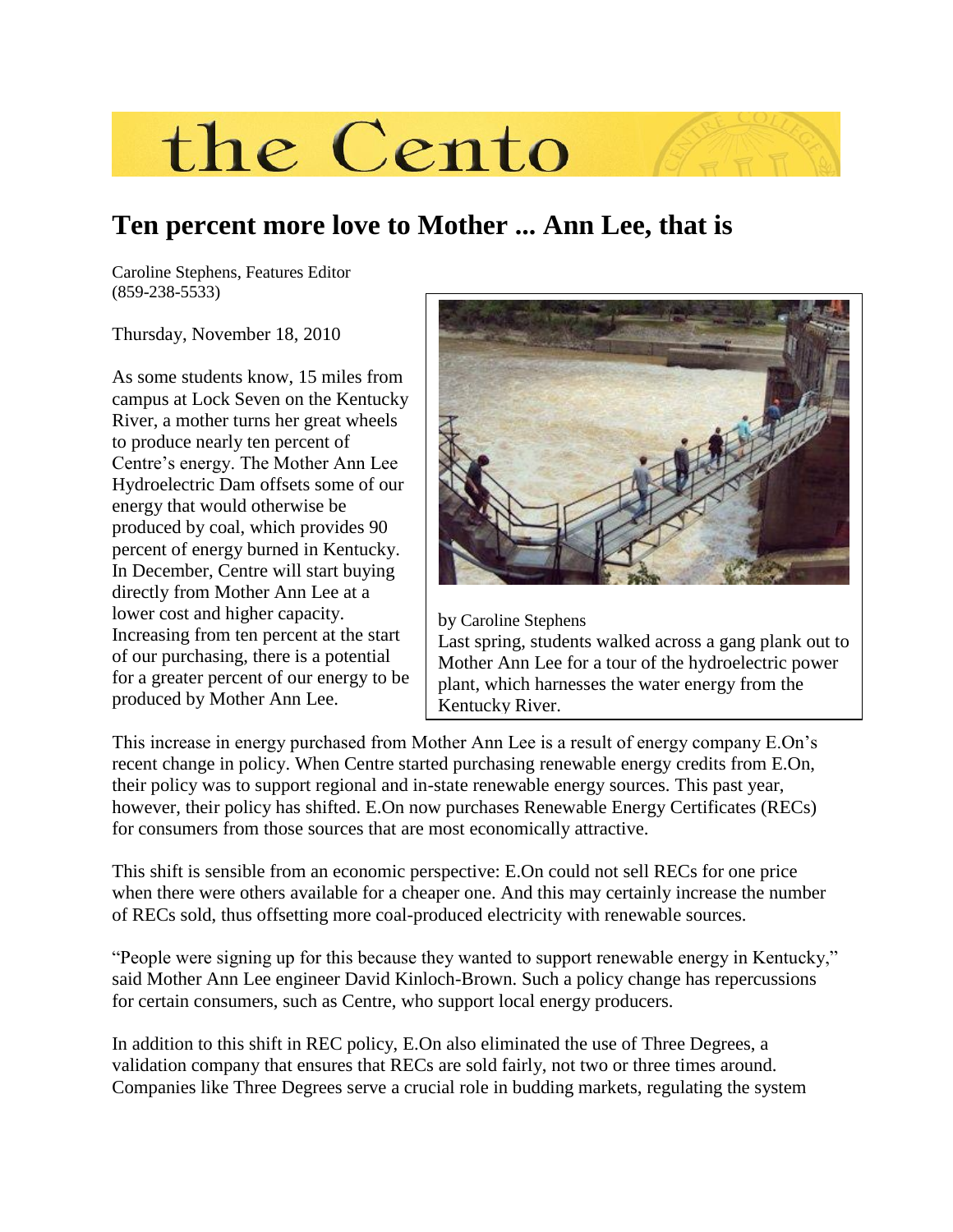before the government is able to. Yet, as the market for RECs has matured, there has been less of a need for external regulation.

Preston Miles, professor of chemistry, serves as chairman for the President's Climate Commitment committee, whose goal is to carry out President Roush's commitment to campus carbon neutrality by 2040. When Miles learned of these changes in September, he set up a meeting with the company to discuss how Centre might continue to work with E.On to purchase RECs from Mother Ann Lee.

"We wanted to maintain a relationship with Mother Ann Lee," said junior Louesa Akin, the student senate pro-temporate at the meeting. "It was close enough that students could go visit the plant, it was supporting a Kentucky business and there is something romantic about the whole idea."

In order to continue buying RECs from Mother Ann Lee, Miles met with Kinloch-Brown and Lock Seven Hydro Partners, the company that owns the hydroelectric dam, to purchase directly from the source. With the elimination of E.On and Three Degrees, Centre was able to purchase more RECs from Mother Ann Lee.

"We were buying at \$13 per thousand kilowatt hour — that's what people call a REC," Miles said. "David Brown-Kinloch wasn't getting \$13. His board of directors felt they could sell to us at half that, \$6.50 per thousand kilowatt hour." With a better price per REC and the elimination of both middlemen, "we will purchase twice as many RECs," Miles said.

Purchasing RECs means that more renewable energy will be going into the grid, offsetting the amount that Centre takes out of it. "We never can say we're purchasing that electricity. Those electrons may not be getting here, but those electrons are reducing the amount of electrons that have to be produced by coal," Miles said, "the traditional coal-fired utilities generate less — and that I can take to the bank." Buying a REC essentially subsidizes the production of renewable energy.

With some figuring, Miles estimated that anywhere between 20 and 30 percent of Centre's energy will come from Mother Ann Lee. Centre and Lock Seven Hydro Partners will draw up a contract in November that will take effect in December of this year.

"If we reduce our consumption, a greater percentage of our energy will be produced from this local, renewable source," Miles said. As renewable sources emit less carbon dioxide into the atmosphere than coal, they are a critical step towards the college's goal of carbon neutrality by 2040.

Such a change would also impact Lock Seven Hydro Partners. Kinloch-Brown estimates that Centre would be purchasing 42 percent of energy produced at Mother Ann Lee. "Centre has been such a critical part of what we've been doing all along. It's a tremendous opportunity," Kinloch-Brown said.